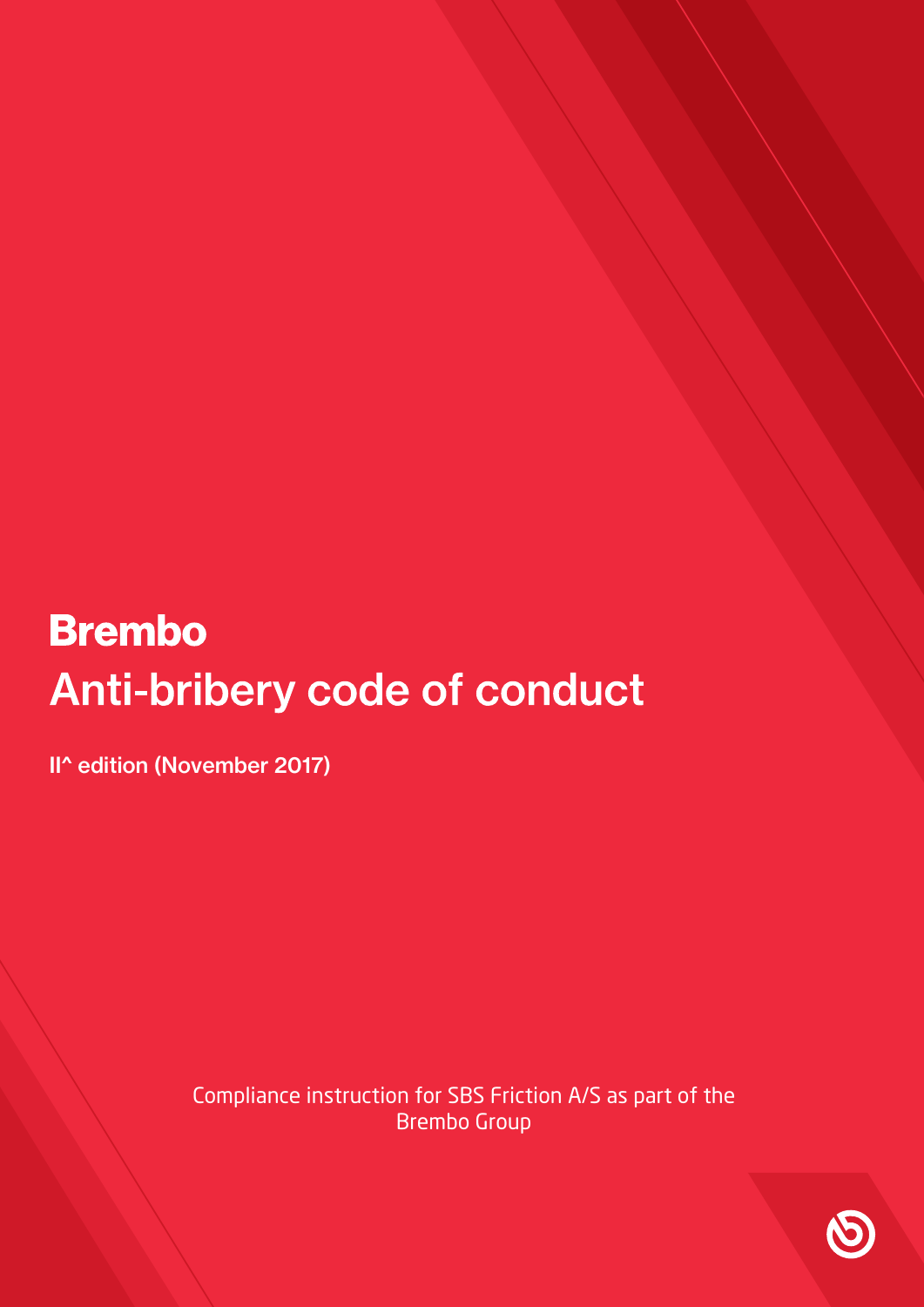

## **BREMBO**

## **ANTI-BRIBERY CODE OF CONDUCT**

Effective date: November 2017

#### 1. **Code Statements**

Brembo requires its employees and workers at all times to act honestly and with integrity. This Anti-Bribery Code of Conduct (hereinafter "Code") is designed to protect you and Brembo from breaches of anti-bribery and anti-corruption legislation and applies to all employees and other individuals or companies performing duties on behalf of Brembo whether or not directly employed by it.

Brembo does not tolerate any form of corruption and is committed to complying with applicable anti-corruption laws in all countries in which it conducts business.

The purpose of this Code of Conduct is to ensure transparency, provide clarity on acceptable behaviour and comply with relevant anti-corruption legislation wherever in the world you are conducting business for Brembo. The aim of the Code is to ensure that the highest standards of integrity are maintained.

This code also sets out Brembo's policy on the giving and receiving of gifts, hospitality and entertainment, and your responsibilities under this Code.

Brembo recognises that the giving and accepting of gifts, entertainment and hospitality can be part of building normal business relationships. This practice can vary significantly between the various geographical locations in which Brembo does business. However, regardless of local laws and customs some gifts and hospitality can lead to the suggestion that an improper influence has been asserted either on or by Brembo, or that a conflict of interest has arisen. In some instances, the giving and/or receiving of gifts and entertainment can be interpreted as a bribe, which is unlawful and which damages the reputation of Brembo and can lead to criminal prosecution for those individuals involved as well as the company.

Neither Brembo nor any of its Employees and/or Third Parties may make, promise, offer, request or receive any gift, donation, gratuity or hospitality whatsoever if its nature or value may even potentially be deemed excessive or extravagant. This is to ensure that any legitimate gift and hospitality may not be construed as an inducement for securing Brembo an undue commercial advantage.

This Code sets out guidelines to ensure that the above code statements can be adhered to. The aim of the Code is to ensure that the highest standards of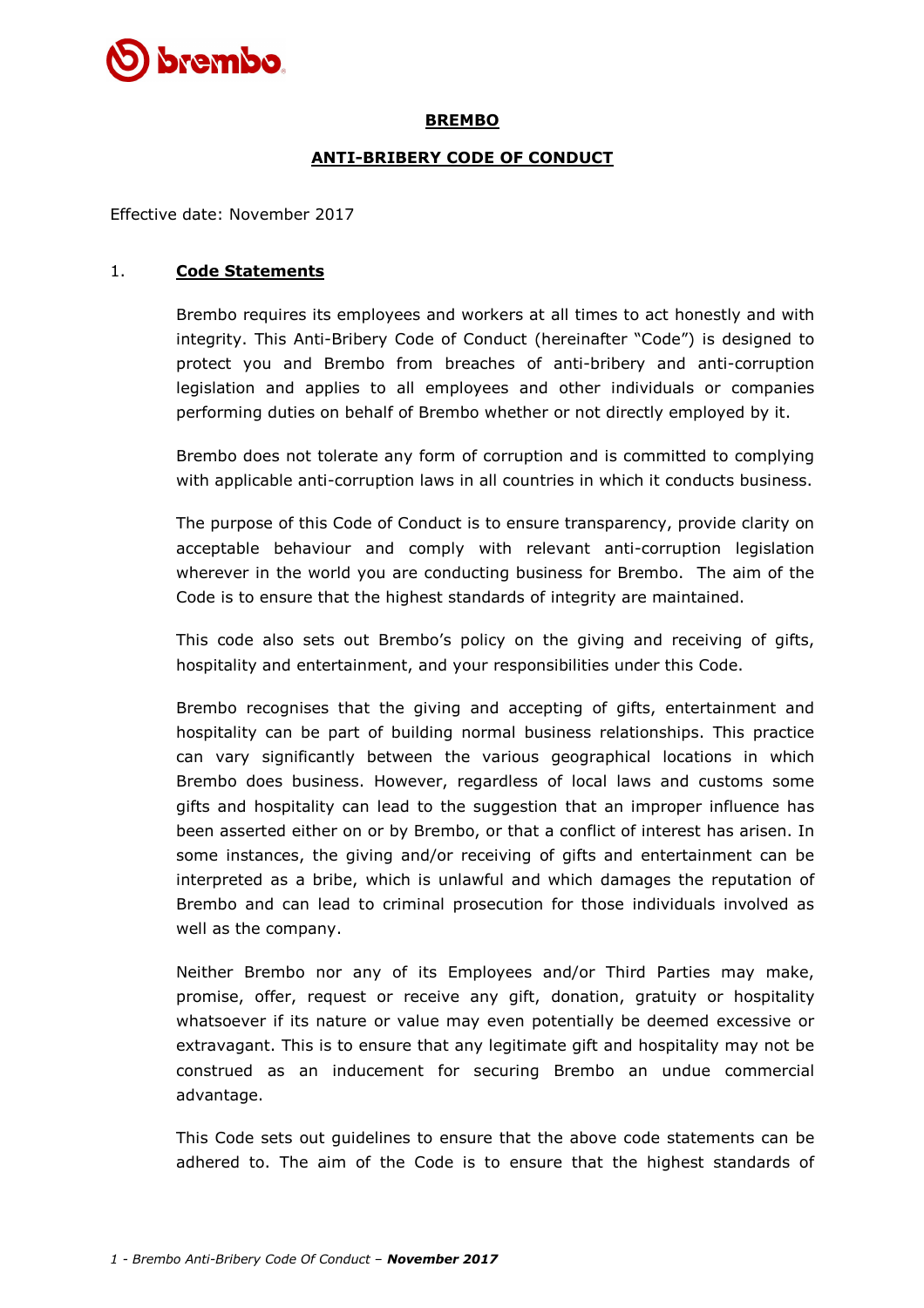

integrity are maintained and that it can never be suggested that there was an improper motive behind the offer or acceptance of the gift or hospitality, of unduly influencing the recipient, or on the part of the recipient in accepting it.

This Code should be read in conjunction with Brembo's Code of Ethics.

### 2. **Definitions used in this Code**

**Brembo:** Brembo S.p.A. and all its Subsidiaries worldwide.

### **Bribe/Bribery:** Either:

The offering, promising or giving anything of value to improperly influence another in order to obtain business for Brembo; or

The requesting or accepting anything of value as a reward for or as an inducement to act improperly in relation to the awarding of business by Brembo.

Bribes can include money, gifts, hospitality, expenses, reciprocal favours, political or charitable contributions, or any direct or indirect benefit or consideration.

**Corruption/Corrupt:** A generic term used to describe any corrupt conduct. This may include the giving or receiving of Bribes, any fraudulent act, or acting in a way that puts your own interests in conflict with those of Brembo, whilst in the course of your employment. Corruption also means abuse of power or abuse of position in return for money or political gain.

**Direct Manager:** A person holding a managerial position with executive rank, directly responsible for the management of 1 or more Employees.

**Employees:** All workers performing duties on behalf of Brembo, whether or not employed directly by Brembo.

**Facilitation Payments:** Payments that are requested by Government Officials to speed up routine official processes such as processing licenses, permits, or other official documents and processing government paperwork such as visas and work orders.

**Gadget Catalogue:** the list of the gifts Brembo branded for internal and external use (customers, visitors, suppliers, fairs, events, etc.) which is available on Brembo Intranet (Red portal, Service & App, Tools, Gadgets and stationery, Gadgets Catalogue); the Catalogue is managed and updated by the Communication Department. Brembo's Subsidiaries shall**<sup>1</sup>** implement a similar

<sup>1</sup> In case a Brembo's Subsidiary intends not to establish its own gifts catalogue it shall immediately inform the Communication Department and give for its decision.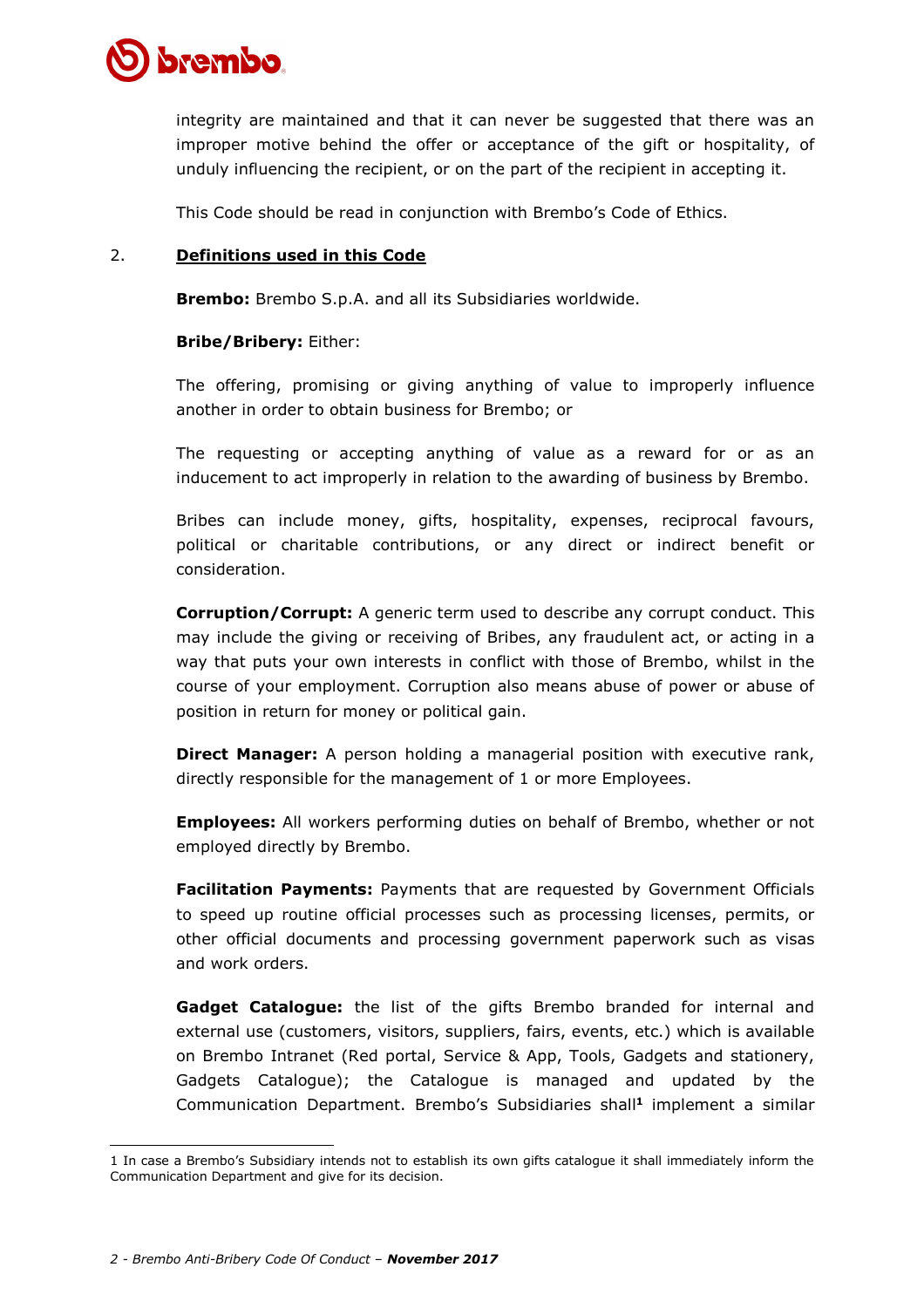

catalogue, whose gifts shall be realized according to Brembo's Corporate Identity Guidelines and previously approved by Communication Department.

**Government Officials:** Officials of any national, local or foreign government department or agency; officials of any public international organisation (*e.g.* the United Nations, International Patent Bureau, European Bank of Investment, European Commission, Customs Agency, Revenue Agency, Municipality etc,); political parties and party leaders; candidates for public office; executives and employees of state-owned or state-run companies; anyone acting on behalf of any of these officials; any individual holding a legislative, administrative or judicial position.

**Third Party/Parties:** Include agents, brokers, partners, consultants (both individuals and companies) and other representatives performing work on behalf of or for the benefit of Brembo.

### 3. **Application of this Code**

This Code applies to all Employees of Brembo and Third Parties performing duties for or on behalf of Brembo whether or not directly employed by Brembo.

This Code extends to all Brembo's operations worldwide and Employees and Third Parties wherever located, regardless of geographical location. Employees and Third Parties are required to familiarise themselves with the applicable laws in each jurisdiction in which they conduct business on behalf of Brembo.

#### 4. **Bribery and Corruption**

It is illegal and a breach of this Code to offer, pay, request or receive a Bribe whether directly or indirectly. **There is no set monetary threshold that defines a payment as a Bribe**. A Bribe can include money or anything of value where there is an intention to improperly influence the actions of another person. It also covers payments or gifts as a reward for the improper actions of another person. There is no need for the Bribe to be successful to be viewed as Corrupt, the offering or requesting of it is enough to amount to a criminal offence.

These principles apply equally in any jurisdiction in which Brembo operates or carries on business.

It is forbidden to make any sort of payment or give or receive anything of value to or from a Government Official where the intent is to obtain or retain business or some other commercial advantage for Brembo. It is also forbidden to give or receive a Bribe to or from anyone in the private sector.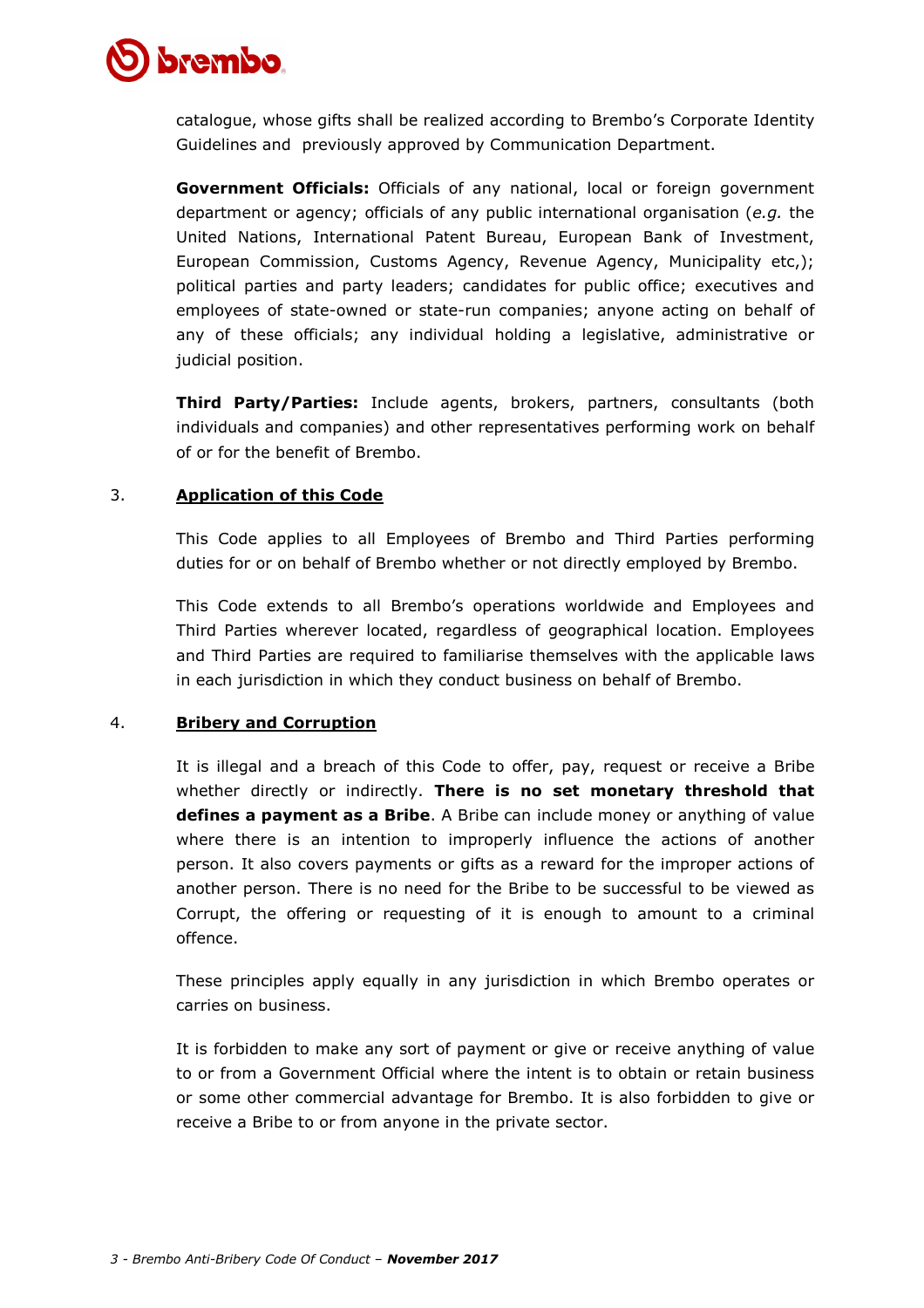

## 5. **Facilitation Payments**

Facilitation Payments are a type of Bribe. It is illegal to make any sort of payment or give anything of value to a Government Official where this is to obtain or retain business or some other commercial advantage for Brembo.

In some countries, it may be customary for Government Officials to request Facilitation Payments. However, Facilitation Payments made anywhere in the world are prohibited by Brembo and it will be a breach of this Code to make such payments regardless of local custom.

If you are asked to make a payment on behalf of Brembo, you should always be mindful of what the payment is for and whether the amount requested is proportionate to the goods or services provided. You should always ask for a receipt which details the reason for the payment.

Where a Facilitation Payment is demanded and there is a risk to the personal safety of employees of, or other individuals performing duties on behalf of Brembo, a risk to the property of Brembo or in any situation where you have suspicions, concerns or queries regarding a payment, you should speak to your Direct Manager immediately.

### 6. **Gifts, Hospitality, Entertainment and Travel Expenses**

This section of the Code sets out Brembo's policy on the giving and receiving of gifts, hospitality and entertainment. The following guidelines are intended to reduce the risk that a gift or hospitality could be construed as a bribe to the lowest practicable level.

All business gifts, hospitality, business entertainment and travel expenses must comply with the guidelines stated in the following paragraphs:

#### 6.1 **Government Official**

Provision of all business gifts, hospitality and business entertainment to a Government Official is prohibited under this Code.

## 6.2 **Gifts to Private Parties**

For the purposes of this Code, a gift can be anything with a cash or face value, such as a bottle of wine or a ticket for a sport and/or social and cultural event where the giver/host is not present.

You are permitted to give or accept gifts of negligible value. For the purposes of this Code **a gift will be treated as having negligible value if it has a face**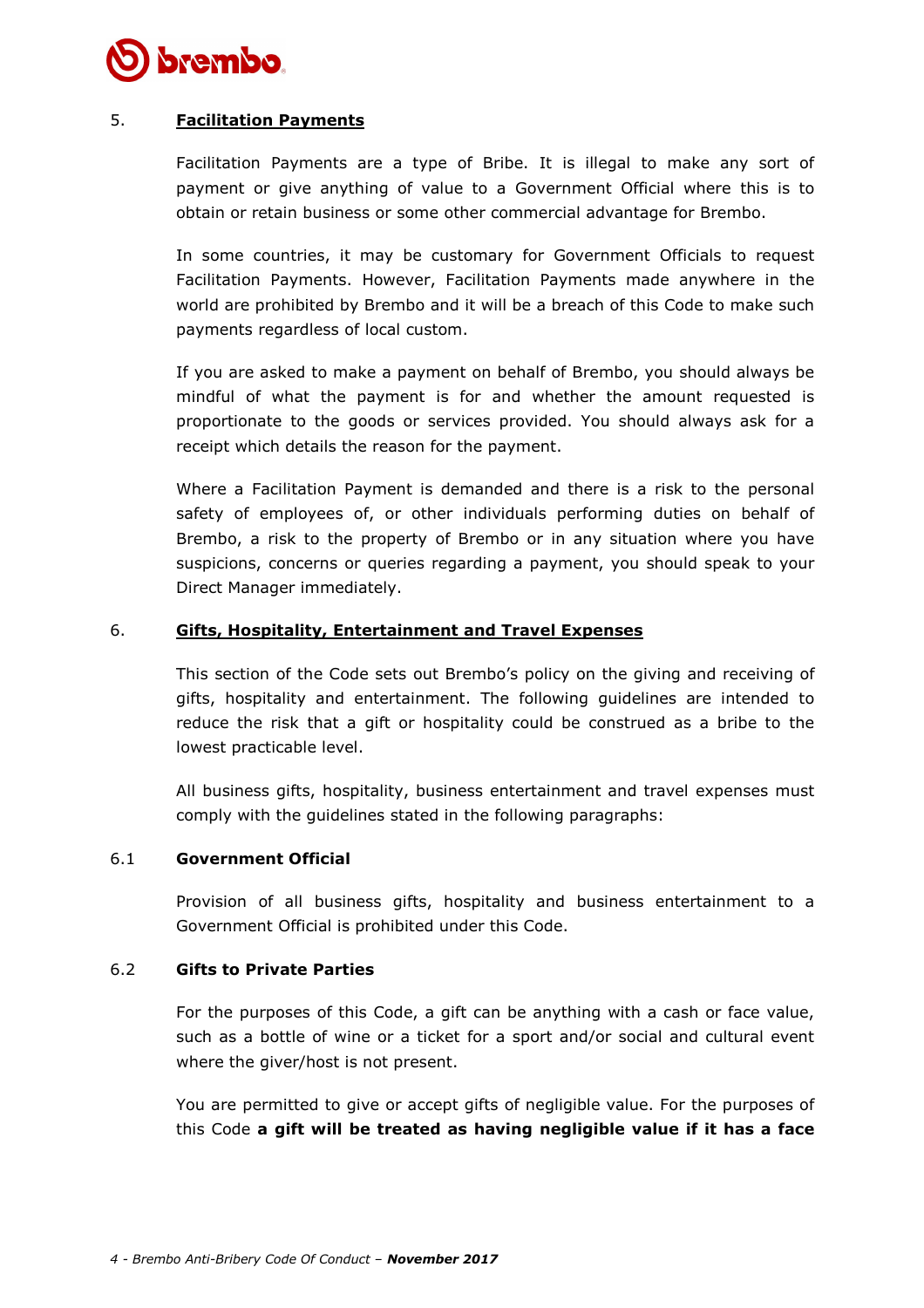

**value (including taxes) of not more than €50**<sup>2</sup> **or equivalent amount in foreign currency per person** and it is customary to give or receive such a gift in the ordinary course of business. Examples of acceptable gifts might be calendars, diaries, or a bottle of wine or spirits at Christmas. You may not attempt to split a gift in order to reduce its face value (e.g. a case of wine) in order to bring it within this exception.

Brembo recommends to give priority to gifts included in Brembo Catalogue, which are aimed to promote Brembo's trademark. In relation to **gifts included in** Brembo Catalogue, **the face value (indicated in the** Brembo Catalogue **– tax included) has been increased to €100 or equivalent amount in foreign currency per person.**

For Brembo S.p.A. Brembo Catalogue is available on Brembo Intranet (Red portal, Service & App, Tools, Gadgets and stationery, Gadgets Catalogue) and is updated and managed by the Communication Department.

All Subsidiaries are requested to implement their own Gadget Catalogue**<sup>3</sup>** , whose gifts shall be realized according to the rules of Brembo's Corporate Identity Guidelines and previously approved by the Communication Department.

If you are offered or are going to receive a gift that falls outside of this definition you must abstain to offer it or politely but firmly refuse it. If you reasonably consider that it is considered that acceptance or offering would be in the best interest of Brembo (for example, because return of a gift might cause offence) you should seek the prior written consent of your Direct Manager before accepting or offering the gift, by filing the Gifts and Hospitality Received Form or the Gifts and Hospitality Dispensed Form attached to this Code in Annexes 2 and 3.

Such consent is requested also in case you want to give a gift over the above mentioned limit amount per person, as said above, both for gifts in general and for the ones provided in the Gadget Catalogue.

The consent will only be given where the Direct Manager considers that the gift could not be mistaken for an inducement, within the limits per person imposed above. In such circumstances the gift must be acknowledged on behalf of Brembo and noted on the Register of Gifts and Hospitality.

<sup>&</sup>lt;sup>2</sup> Or any other value provided local laws of the countries where Brembo operates through its Subsidiaries.

**<sup>3</sup>** In case a Brembo's Subsidiary intends not to establish its own gifts catalogue it shall immediately inform the Communication Department and give for its decision.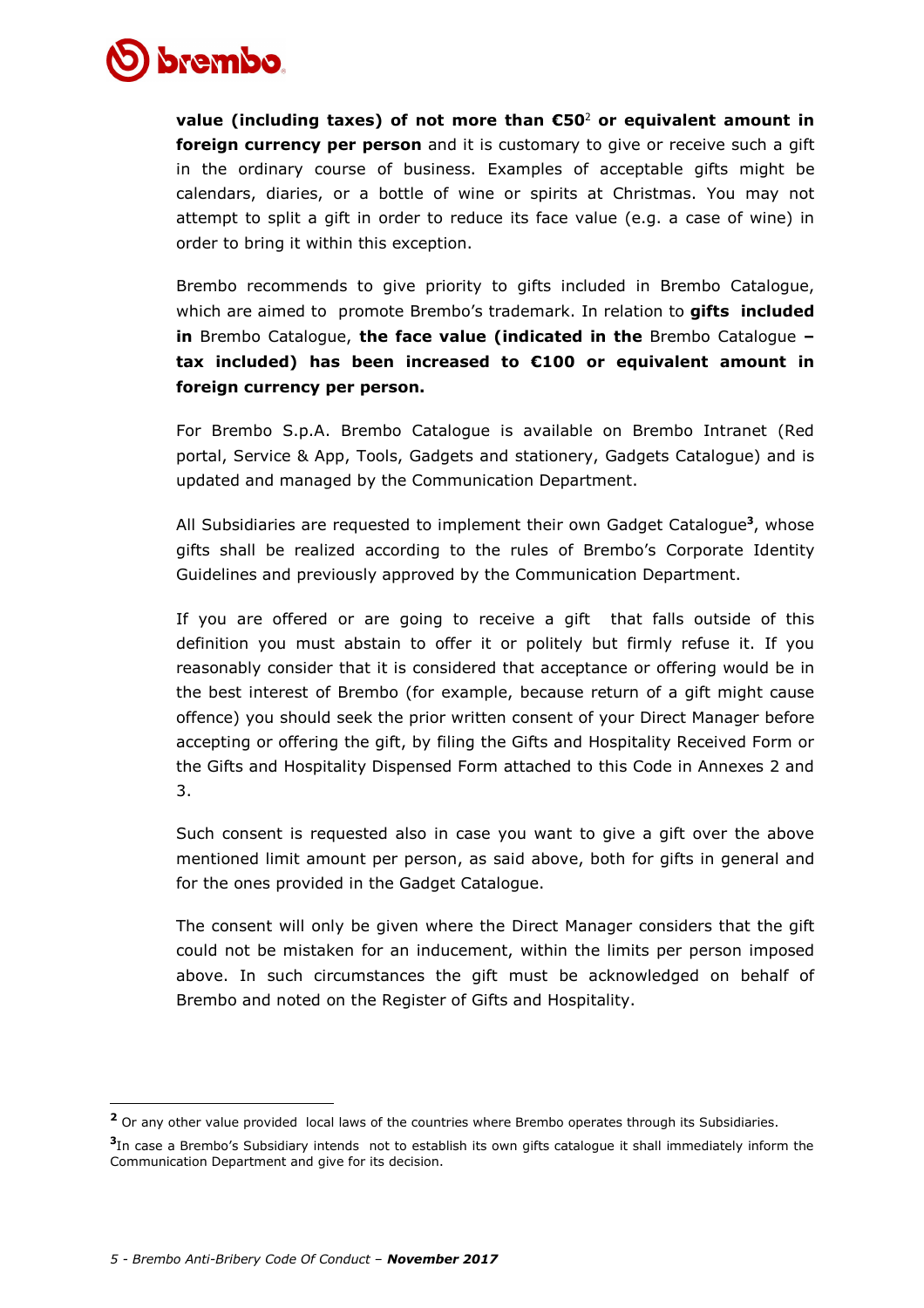

Upon giving consent/approval to a gift which falls within the exception above, the authorising Direct Manager shall send the relevant forms to the keeper of the relevant register (as set out in clause 6.4 below).

You may never give or accept (and a Direct Manager may not authorise) a gift of cash or cash equivalent (such as gift vouchers), regardless of the value.

Gifts offered to your relatives or friends by a Third Party or that they may receive, must always be refused, regardless of their value. You should never offer a gift to the friends or relatives of any Third Party during the course of your employment or carrying out your duties for Brembo.

### 6.3 **Hospitality and Entertainment**

For the purposes of this Code, hospitality or entertainment involves attendance at an event where the host is present. The Code applies whether Brembo is the host or the guest. If the host is not present, attendance at an event must be considered a gift.

You are permitted to give or accept corporate hospitality of negligible value. For the purposes of this Code **entertainment or hospitality will be treated as having negligible value if it has a** *real or apparently* **face value (including taxes) of not more than €75 or equivalent amount in foreign currency per person** and it is customary to give or receive such hospitality in the ordinary course of business. Examples of acceptable hospitality and entertainment might be dining out or tickets to a sporting event, theatre or music concert of not more than €75**<sup>4</sup>** or equivalent amount in foreign currency per person. **It is specified that the face value (taxes included) of** €**75 or equivalent amount in foreign currency per person** refers to hospitality in its entirety (contest) therefore it is not permitted to divide an event/hospitality in several parts (for instance, dividing dinner from aperitif and/or from the invite to a sport event if those events take place in the same contest and in favour of the same individual) with the aim to reduce its economic value and make it enter within the limit value.

You may give or accept entertainment that exceeds the value of €75 per person (or its equivalent in local currency) only if it is in Brembo's interests to do so, you have obtained the prior written approval of your Direct Manager (by filing the Gifts and Hospitality Received Form or the Gifts and Hospitality Dispensed Form attached to this Code in Annexes 2 and 3) and the entertainment is then recorded in the Gifts and Hospitality Register. Such consent will only be given where the Direct Manager considers that the entertainment or hospitality could not be mistaken for an inducement.

**<sup>4</sup>** Or any other value provided by local laws of the countries where Brembo operates through its Subsidiaries.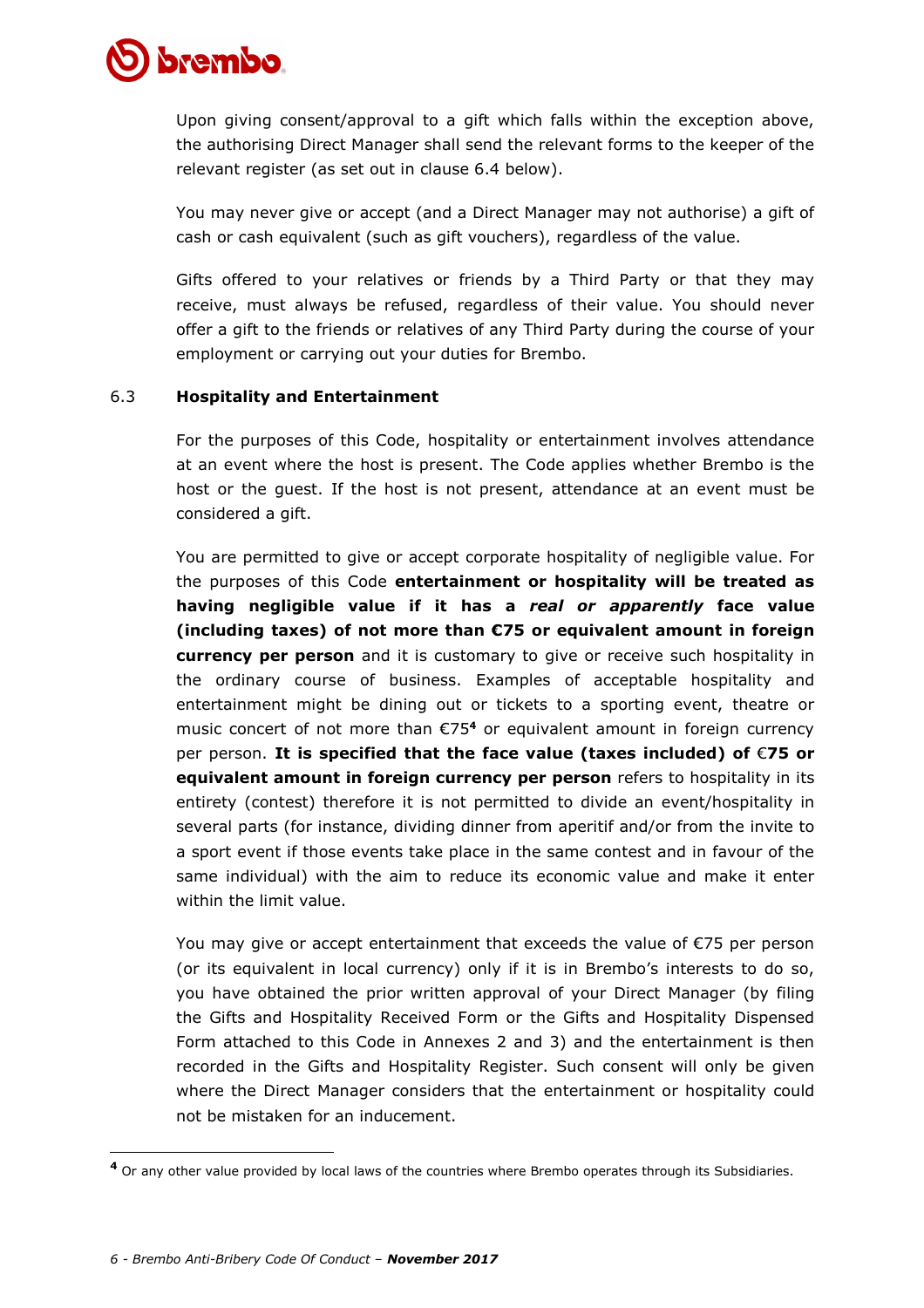

Upon giving consent/approval to an hospitality/entertainment which falls within the exception above, the authorising Direct Manager shall send the relevant forms to the keeper of the relevant register (as set out in clause 6.4 below).

Hospitality or entertainment offered to relatives or friends by a Third Party must always be refused, regardless of their value and you should never offer a gift to the friends or relatives of any Third Party during the course of your employment or carrying out your duties for Brembo.

## 6.4 **Register of Gifts and Hospitality**

All gifts and/or hospitality which are not automatically acceptable under this Code should be recorded in the following registers:

- **Brembo S.p.A. Register of Received Gifts and Hospitality**, kept and duly updated by the Administration and Finance Director (andrea\_pazzi@brembo.it, phone 035 6055531).
- **Brembo S.p.A. Register of Dispensed Gifts and Hospitality,** kept and duly updated by the Communication Director (simone\_piattelli@brembo.it phone 035 6052277).
- **Subsidiary Register of Received and Dispensed Gifts and Hospitality**, kept and duly updated by the CFO/Finance Manager/Local-Division or BU Controller.

The abovementioned functions are required to review the Registers on quarterly basis and to report to the Supervisory Committee of Brembo S.p.A. about the contents of the Registers at least twice a year (or more frequently upon request).

The Supervisory Committee of Brembo S.p.A. (in the person of its President) reports to the Board of Directors of Brembo S.p.A. on anti bribery and corruption issues that may arise from the execution of the Code twice a year, within the periodical Supervisory's Committee Report to the Board of Directors or when it occurs.

## 6.5 **Business Travel**

All business travel for Employees and Third Parties must comply with Brembo's Corporate Guidelines for Foreign Companies Referring to Business Travels which can be found at BREMBO DOCS > Direzione Risorse Umane e Organizzazione / Human Resources and Organization Dept. > ENG > PROCEDURES and the Brembo Travel Policy which can be found at BREMBO DOCS > Direzione Risorse Umane e Organizzazione / Human Resources and Organization Dept. > ITA > PROCEDURE.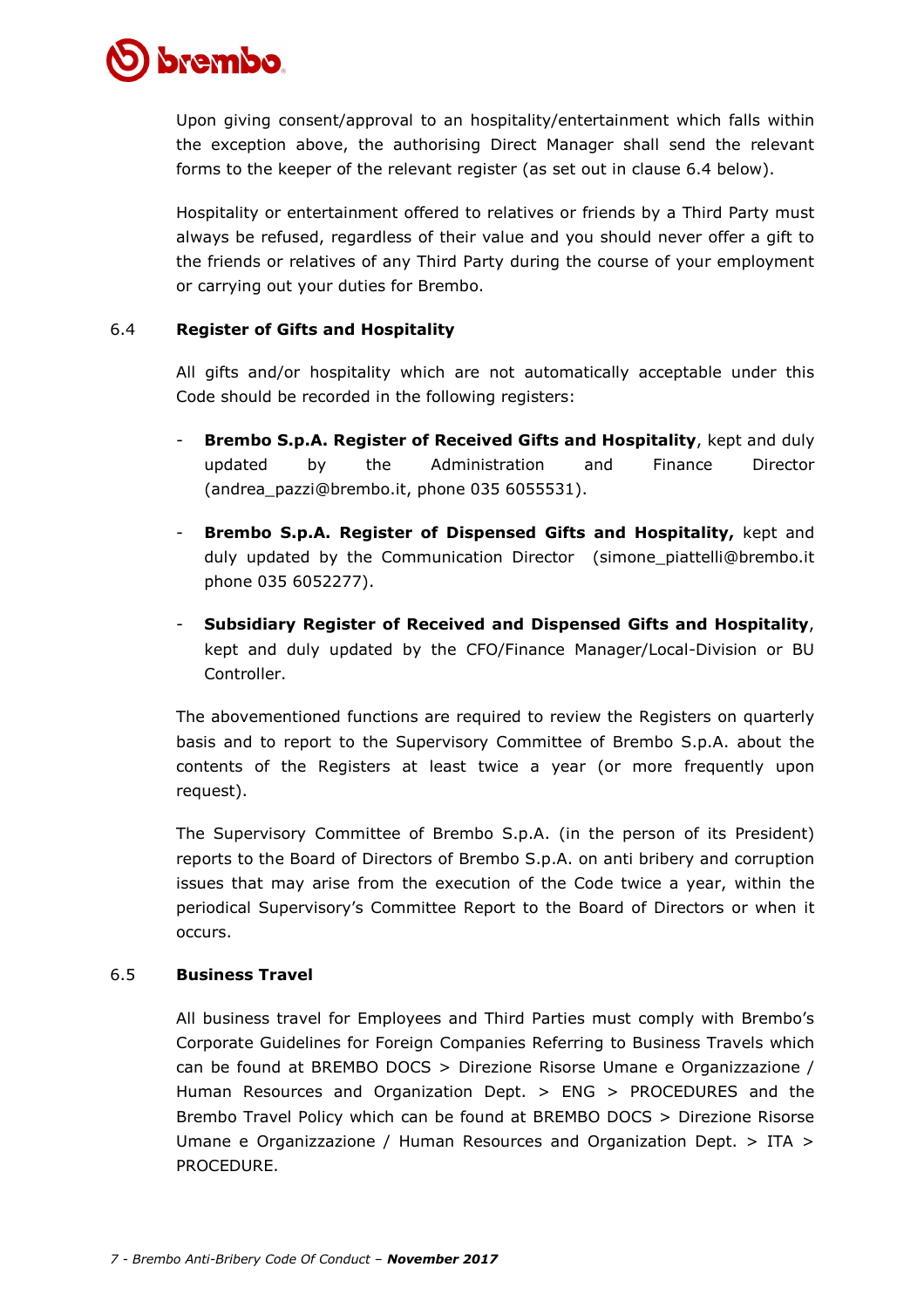

### 6.6 **Further Guidance on Gifts and Hospitality**

Further guidance in relation to gifts and hospitality is contained in Brembo's Do's and Don'ts Gifts and Hospitality Checklist which can be found in **Annex** 1.

### 7. **Contributions to Political Parties**

Any and all forms of payments to political parties**<sup>5</sup>** or representatives of the same are not admitted.

### 8. **Charitable Donations**

Charitable donations are permissible provided the donation is not made for the personal, financial, or political benefit of any Government Official, or any customer/supplier/Third Party (or their families). Donations must not be made to improperly influence the recipient or in exchange for any business advantage and shall be made consistently with the following principles:

- Donations must be subject to an indication of whether or not they are in line with the approved annual budget.
- Beneficiaries may only include charitable bodies and "no profit" organizations that are established and registered according to applicable law No charitable donations may be made to individuals.
- All charitable donations must be strictly traceable and appropriately and accurately documented in writing.
- The beneficiary (body/association/organization that is to receive the donation) must be a bona fide charity with good standing and reputation.

All donations, to be dispensed both by Brembo S.p.A. or by any Subsidiary, must comply with Brembo's Corporate Social Responsibility approach and must be performed according to the guidelines and the criteria defined by the Socio-Cultural Sponsorship and Donation Committee and the relevant authorization flow.

## 9. **Third Parties and Due Diligence**

Brembo may be liable for "indirect" payments made or offered to any entity or person on its behalf by a Third Party. When working with a Third Party it is essential that appropriate due diligence is carried out on the Third Party's

**<sup>5</sup>** A Political Party is a group of people who come together to share a common political purpose or a common sight on fundamental issues about the administration of a State or a community or about specific and particular matters. The activity of the Political Party is committed to operating for the National Interest and , it develops in political activism by being involved in its own administration, and, in the current representative democracies, the main area of interest is the voting system.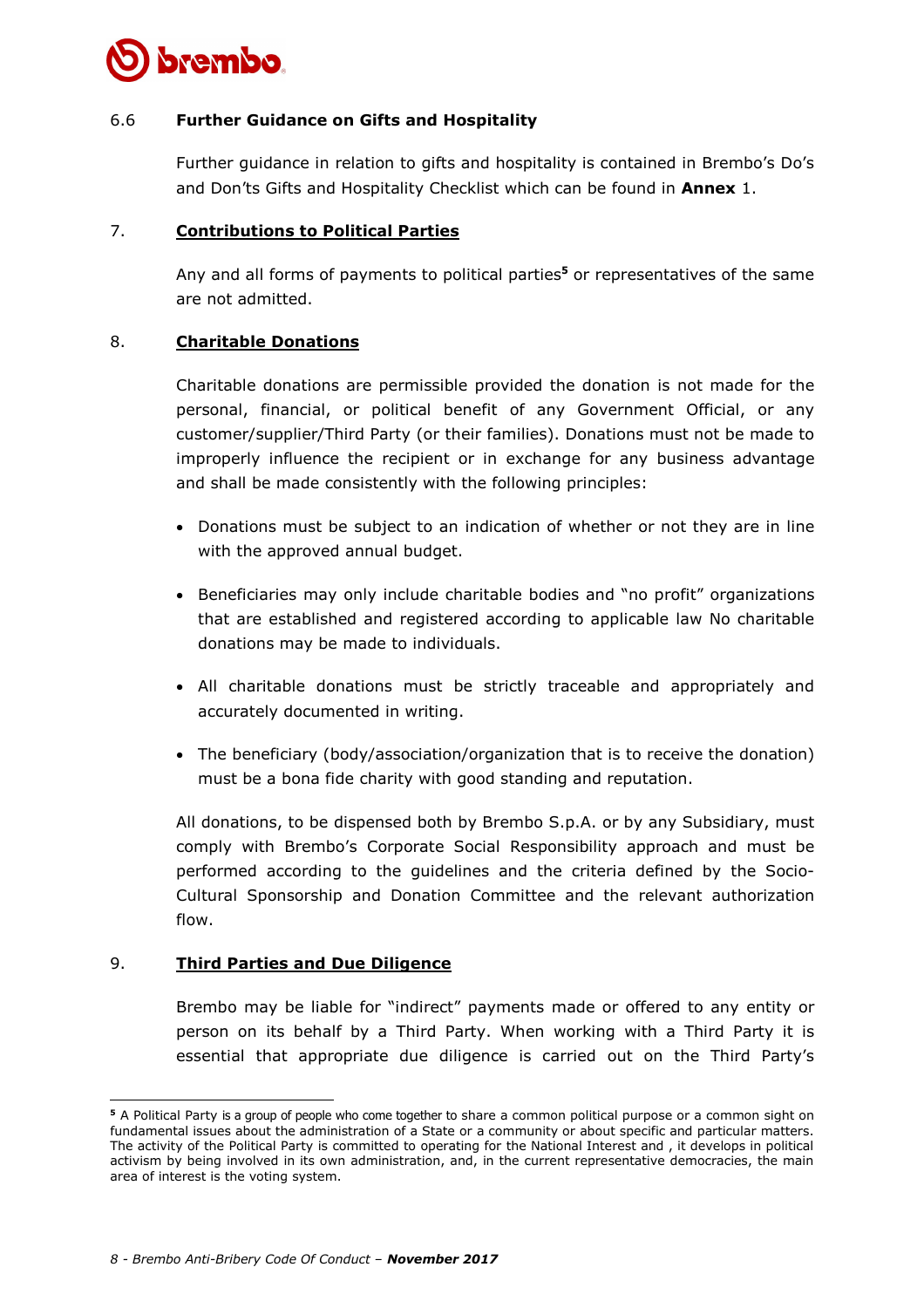

background and reputation and to understand any bribery and corruption risks that may exist.

Brembo considers that the following areas in particular require due diligence and risk assessment before entering into any business relationship, transaction or project (which for the avoidance of doubt include Third Parties, some joint ventures or acquiring a company):

- assessing the fraud, Bribery and Corruption risk associated with the country in which the business is to be conducted;
- reviewing the Third Party's potential business partners; and
- reviewing the proposed project or business transaction in order to identify as far as possible the risk of Corruption or Bribery.

When dealing with Third Parties, some **Red Flags** to watch out for as indicators of potential violations of anti-corruption laws include:

- A Government Official recommends that Brembo hires a specific Third Party;
- A Third Party requests that Brembo hires someone avoiding the internal recruiting policies;
- The proposed compensation of a Third Party retained by Brembo is unreasonably high compared to the market rate without a reasonable explanation;
- A Third Party retained by Brembo requests that payments shall be made to a country or geographic location different from where the Third Party resides or conducts business or to an off-shore; to an unknown Third Party; be split among multiple accounts; be made to an account in a country other than where the Third Party is located or business is to be performed; or any other unusual financial arrangements;
- A Third Party which Brembo seeks to retain lacks qualifications or staff to perform the expected services;
- A Third Party relies heavily on political or government contacts instead of technical skills or time invested;
- Upon checking references, you find that the Third Party has a bad reputation or is not well known in the industry;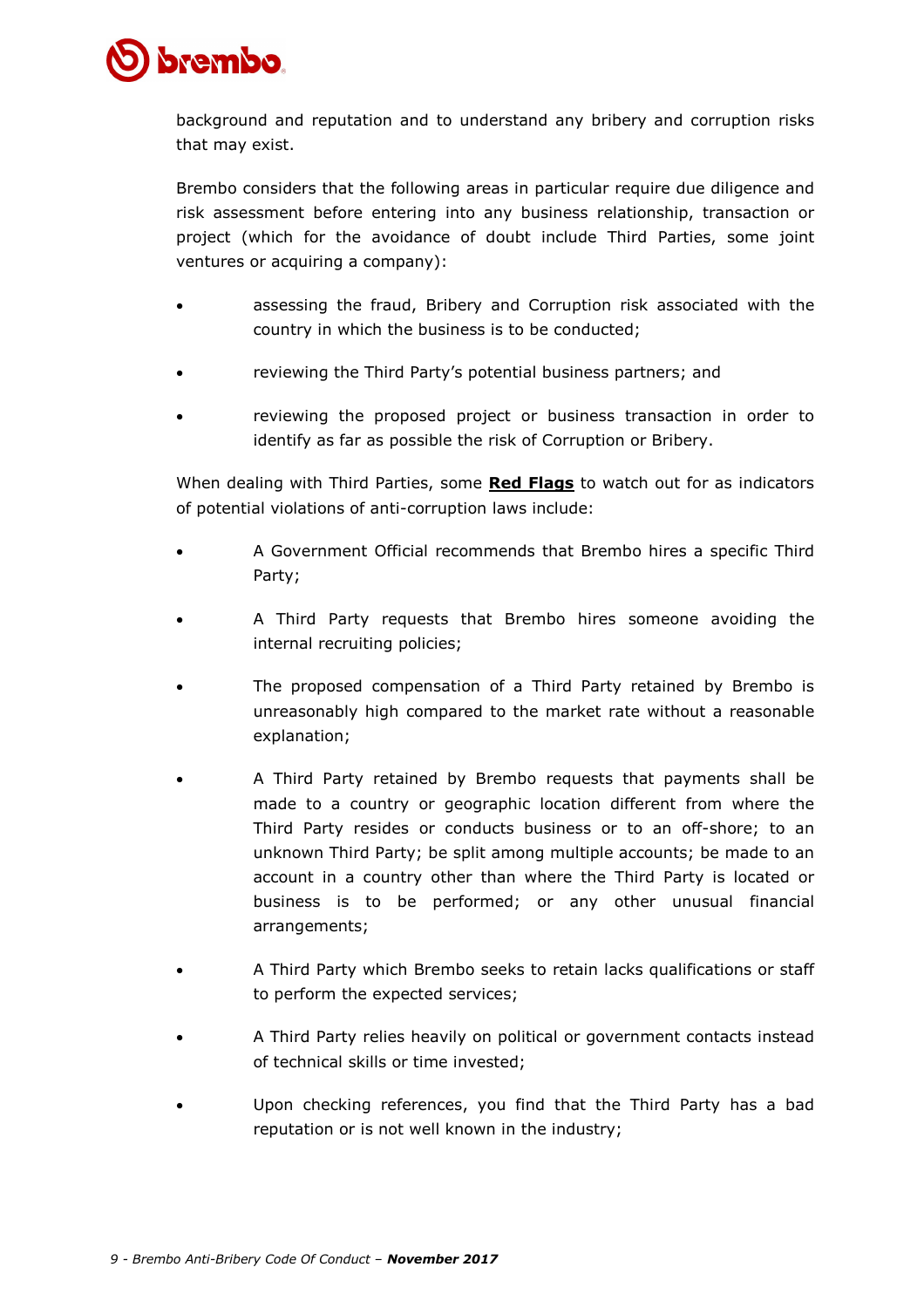

- A Third Party that Brembo seeks to retain will not agree to terms requiring compliance with Anti-Corruption laws;
- A country in which Brembo is conducting or seeks to conduct business is a country with a reputation as an high risk location for Corruption; or
- The same Third Party is repeatedly used for business without any reasonable justification for their repeated appointment;
- A Third Party insists on receiving a commission or fee payment before committing to sign up to a contract with us, or carrying out a government function or process for us;
- A Third Party requests payment in cash and/or refuses to sign a formal commission or fee agreement, or to provide an invoice or receipt for a payment made;
- A Third Party demands lavish entertainment or gifts before commencing or continuing contractual negotiations or provision of services;
- A Third Party requests that a payment is made to "overlook" potential legal violations;
- A Third Party requests that you provide employment or some other advantage to their friend or relative;
- You receive an invoice from a Third Party that appears to be nonstandard or customised;
- A Third Party insists on the use of side letters or refuses to put terms agreed in writing;
- You notice that we have been invoiced for a commission or fee payment that appears large or disproportionate given the service stated to have been provided;
- A Third Party requests or requires the use of an agent, intermediary, consultant, distributor or supplier that is not typically used by or known to us;
- You are offered an unusually generous gift or offered lavish hospitality by a Third Party.

Please note that this is a non-exhaustive list and other instances exist which may flag potential violations of Anti-Bribery or Anti-Corruption laws.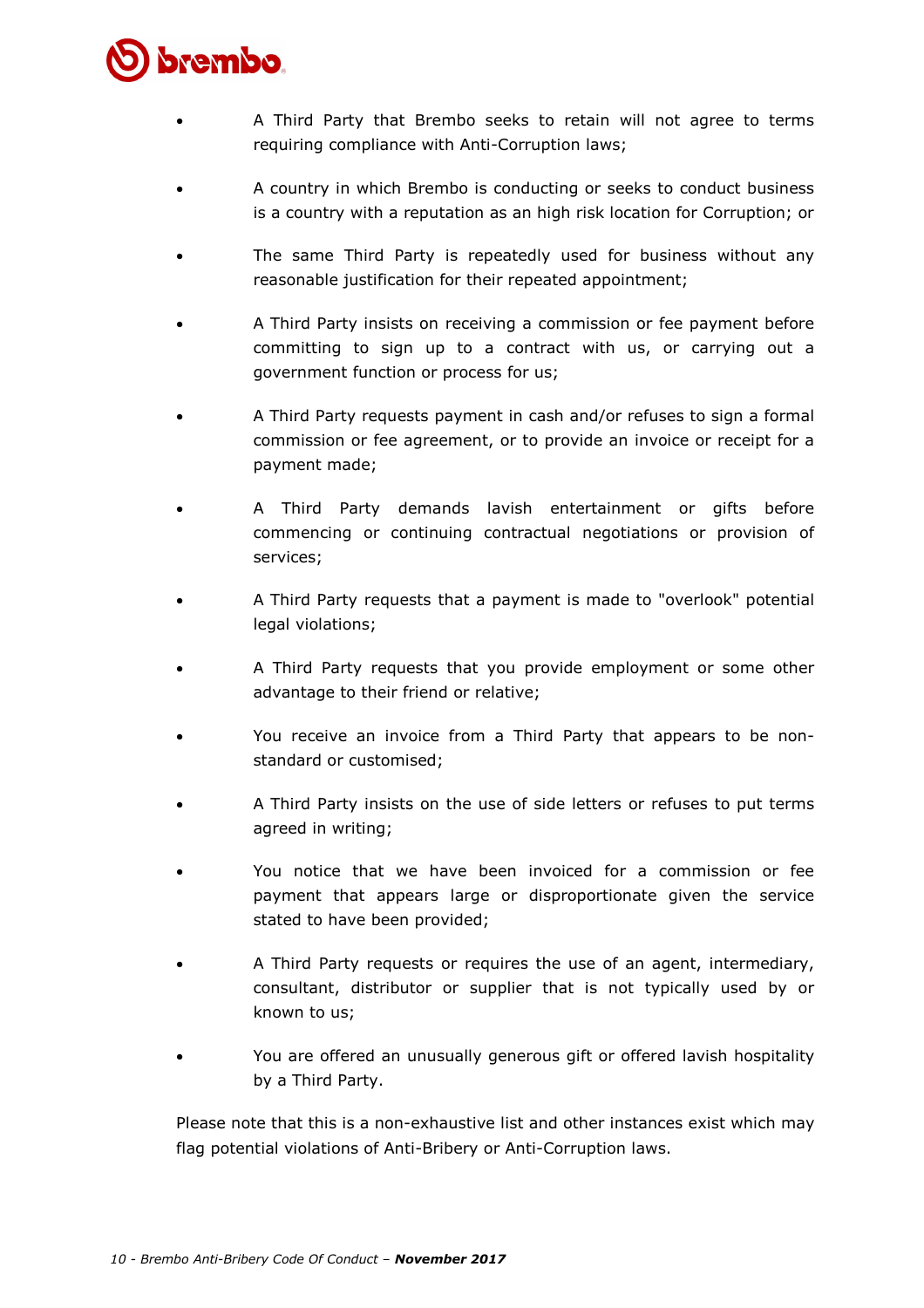# brembo

If you are in any doubt whatsoever about the legitimacy of a proposed Third Party you should discuss your concerns with the Direct Manager prior to entering into any arrangements with the Third Party.

## 10. **Books, Records, and Internal Control Requirements**

Brembo's business records must, by law, be accurate and reliable. All business records, including expense reports, financial statements, service records, operations and manufacturing reports, reports to auditors, and reports to government agencies, must be prepared with diligence and honesty. No false or misleading entry shall be made in Brembo's records for any reason. No undisclosed or unreported fund or asset of Brembo shall be established for any purpose. Compliance with generally accepted accounting principles and established internal controls is required at all times.

All payments and other activities must be supported by an invoice and a contract or an order containing sufficient detail to reflect the services that were performed and according to Brembo's internal procedures. In addition, all payments must be accurately recorded in Brembo's corporate books, records and accounts in a timely manner and in reasonable detail. False, misleading, incomplete, inaccurate or artificial entries in the books, records and accounts of Brembo are strictly prohibited.

Expenses must never be hidden or purposefully misclassified to be used for illegal payments. All payments made or received by Brembo must be accurately recorded in Brembo's books and records. All financial transactions must be authorised by appropriate management in accordance with internal control procedures. Undisclosed or unrecorded funds may not be established for any purpose.

## 11. **Obligations to Report Breaches of Anti-Bribery Laws**

Brembo requires its Employees and Third Parties at all times to act honestly and with integrity. Brembo will not tolerate any Employee or Third Party being involved in any level of Bribery or Corruption.

Employees and Third Parties are required to report any circumstances which are in breach of this Anti-Corruption Code to the Supervisory Committee according to the Report Procedure PG.W. IA. –1 rev 01, which can be found at http://www.brembo.com/en/investors/Corporate-Governance/Documents/REPORTS%20PROCEDURE.pdf

All reported incidences of actual or suspected corruption will be promptly and thoroughly investigated and dealt with appropriately. All reports will be dealt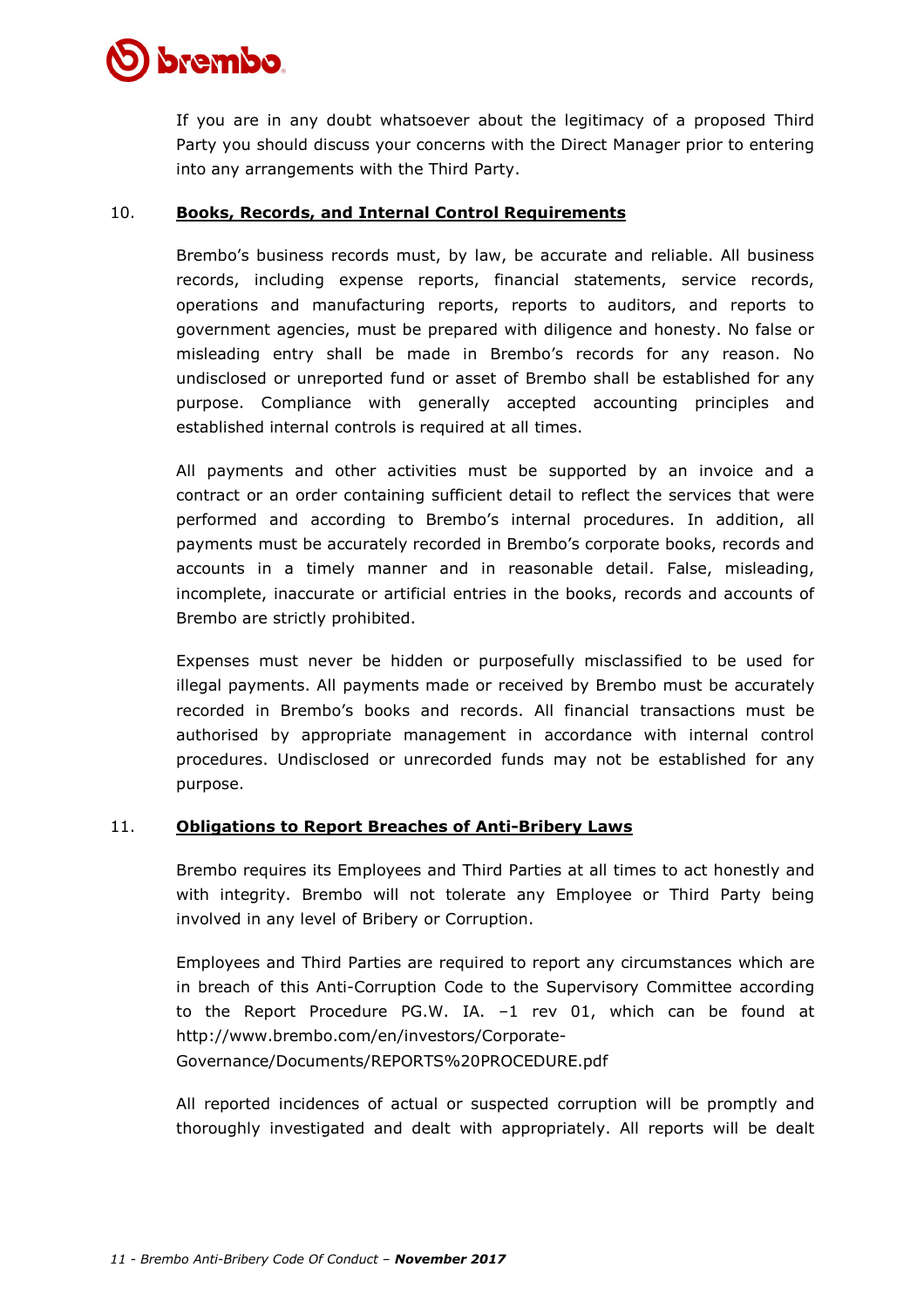# brembo

with in confidence and in a manner which protects the legitimate personal interests of the person making the report.

## 12. **Consequences for Breaches of Anti-Bribery Laws**

**Consequences for individuals:** Penalties for breaching Anti-Bribery laws may include imprisonment, disqualification from acting as a director and significant monetary fines against you as an individual. You would also be subject to disciplinary action, up to and including dismissal from your position within Brembo, for any breach of this Code.

**Consequences for Brembo:** Consequences may include the company facing unlimited fines, damage to the corporate brand and reputation of Brembo, loss of the ability to trade in certain jurisdictions, debarment from bidding for government contracts, loss of business, legal action by competitors, litigation and substantial investigation expenses.

In addition, under certain Anti-Bribery laws, the directors and senior officers of Brembo can be held personally liable for the breaches committed by Employees and Third Parties and face significant fines and/or imprisonment.

## 13. **Enforcement and Discipline**

Brembo views Corruption and Bribery very seriously. Brembo will investigate all allegations of Corruption and Bribery and take disciplinary and/or legal action in all cases where it is considered appropriate.

A breach of this Code may result in an Employee facing disciplinary action, up to and including dismissal. Brembo will not place any further business with Third Parties who have breached this Code.

Where a case is referred to the police or other law enforcement agency, Brembo will co-operate fully with the criminal investigation which could lead to Employees and Third Parties being prosecuted.

## 14. **Information and Diffusion of Anti-Bribery Knowledge**

All Employees must be aware of the types of Corruption and Bribery, the risks of engaging in Corrupt activity and Bribery, Brembo's Anti-Bribery Code, and how they may report suspected Corruption and Bribery.

Brembo will promote awareness about the contents of this Code. If any Employee or Third Party requires further guidance to fully understand this Code, Brembo will provide appropriate support upon request.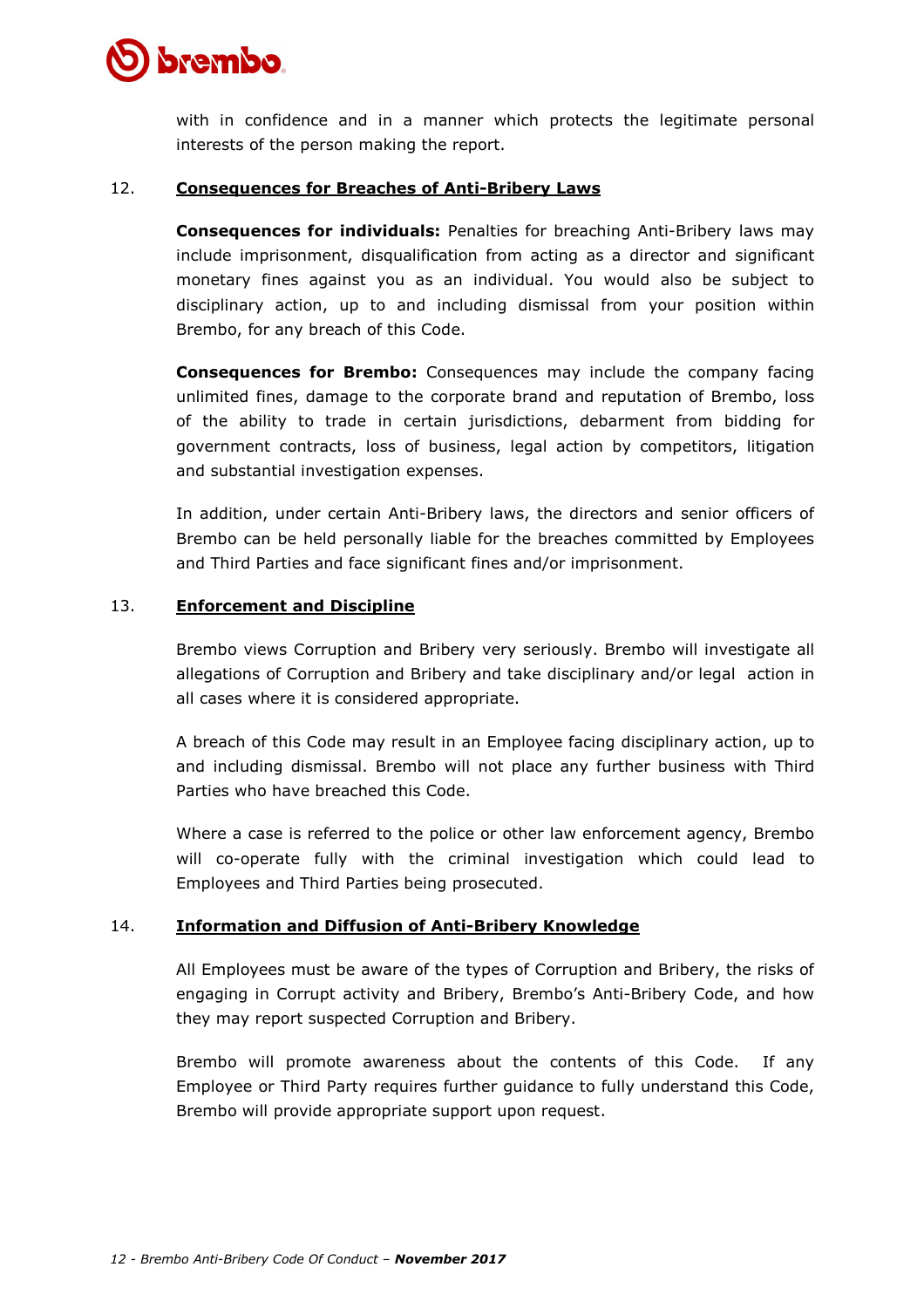

## 15. **Responsibilities**

The following roles have specific responsibility for execution of the Code as follows:

| Administration<br>and $\vert$ | Keeping and updating Brembo S.p.A. Register of                     |
|-------------------------------|--------------------------------------------------------------------|
| Finance Director of           | Received Gifts and Hospitality.                                    |
| Brembo S.p.A.                 |                                                                    |
|                               | Reporting to the Supervisory Committee of Brembo                   |
|                               | S.p.A.                                                             |
|                               |                                                                    |
| Communication                 | Keeping and updating Brembo S.p.A. Register of                     |
| Director of Brembo            | Dispensed Gifts and Hospitality.                                   |
| S.p.A.                        |                                                                    |
|                               | Reporting to the Supervisory Committee of Brembo                   |
|                               | S.p.A.                                                             |
|                               |                                                                    |
| <b>CFO</b><br>Finance<br>or   | Keeping and updating Subsidiary Register of Received               |
| Manager                       | and Dispensed Gifts and Hospitality.                               |
|                               |                                                                    |
|                               | Reporting to the Supervisory Committee of Brembo                   |
|                               | S.p.A.                                                             |
| Direct Manager                | received<br>Considering<br>questions<br>from<br>Employees          |
|                               | concerning the following:                                          |
|                               |                                                                    |
|                               | - Facilitation Payments;                                           |
|                               | - Due Diligence of Third Parties                                   |
|                               |                                                                    |
|                               | - Gifts, Hospitality and Entertainment received or to be           |
|                               | given which exceed the financial limits set out in                 |
|                               | clauses 6.2 and 6.3 of this Code; and                              |
|                               | - Where appropriate, providing consent to the giving or            |
|                               | receiving of exceptional gifts and/or hospitality and              |
|                               | filing the relevant forms and sending it to the register's         |
|                               |                                                                    |
|                               | keeper.                                                            |
| Legal and Corporate           | Assisting and Supporting Direct Manager/Employees on               |
| <b>Affairs Department</b>     | the working mechanism of the Code.                                 |
|                               |                                                                    |
| Supervisory                   | breaches<br>Considering<br>analysing<br>of<br>this<br>and<br>Anti- |
| Committee<br>of               | Corruption Code.                                                   |
| Brembo S.p.A.                 |                                                                    |
|                               | Receiving and analysing reports on the content of the              |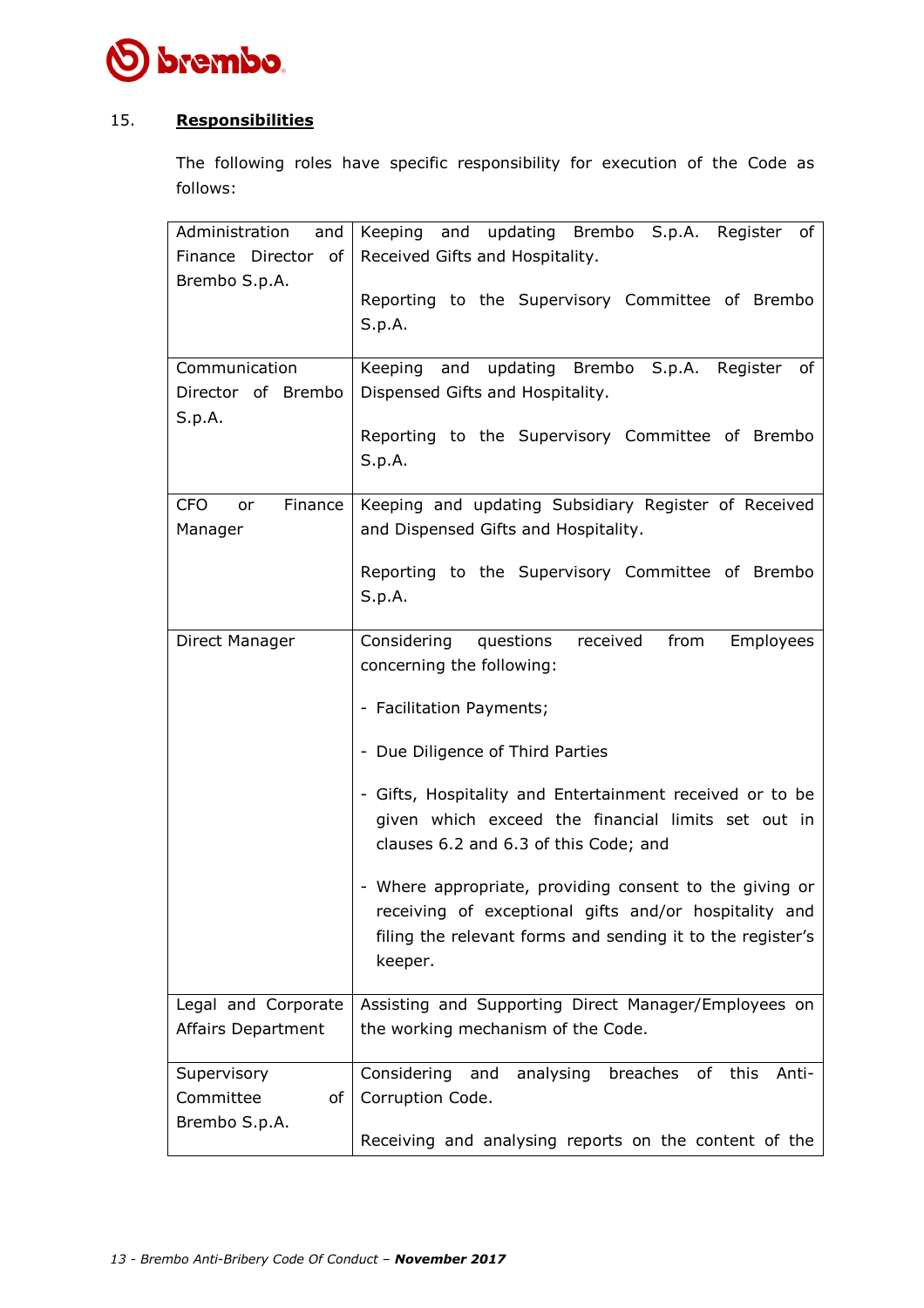

| Registers.                                                                     |
|--------------------------------------------------------------------------------|
| Reporting to the Board of Directors of Brembo S.p.A. at<br>least twice a year. |

It shall be the responsibility of the Legal and Corporate Affairs Department of Brembo S.p.A. to review this Code as necessary and at least every two years in order to ensure it continues to comply with relevant anti-corruption laws.

### 16. **Questions and Information**

If you want to ask a question about the requirements in this Code or are concerned that Bribery or Corruption is occurring or has occurred, you should report it immediately to one of the following:

- Direct Manager
- Legal and Corporate Affairs Department

### 17. **Revision History**

|  | Version Date Revised | Description of Change |  |
|--|----------------------|-----------------------|--|
|--|----------------------|-----------------------|--|

-

- 1.0 **-**
- 2.0 **November 2017** Introduced Brembo's Gifts Catalogue and increase of the threshold for for gifts included in the Catalogue.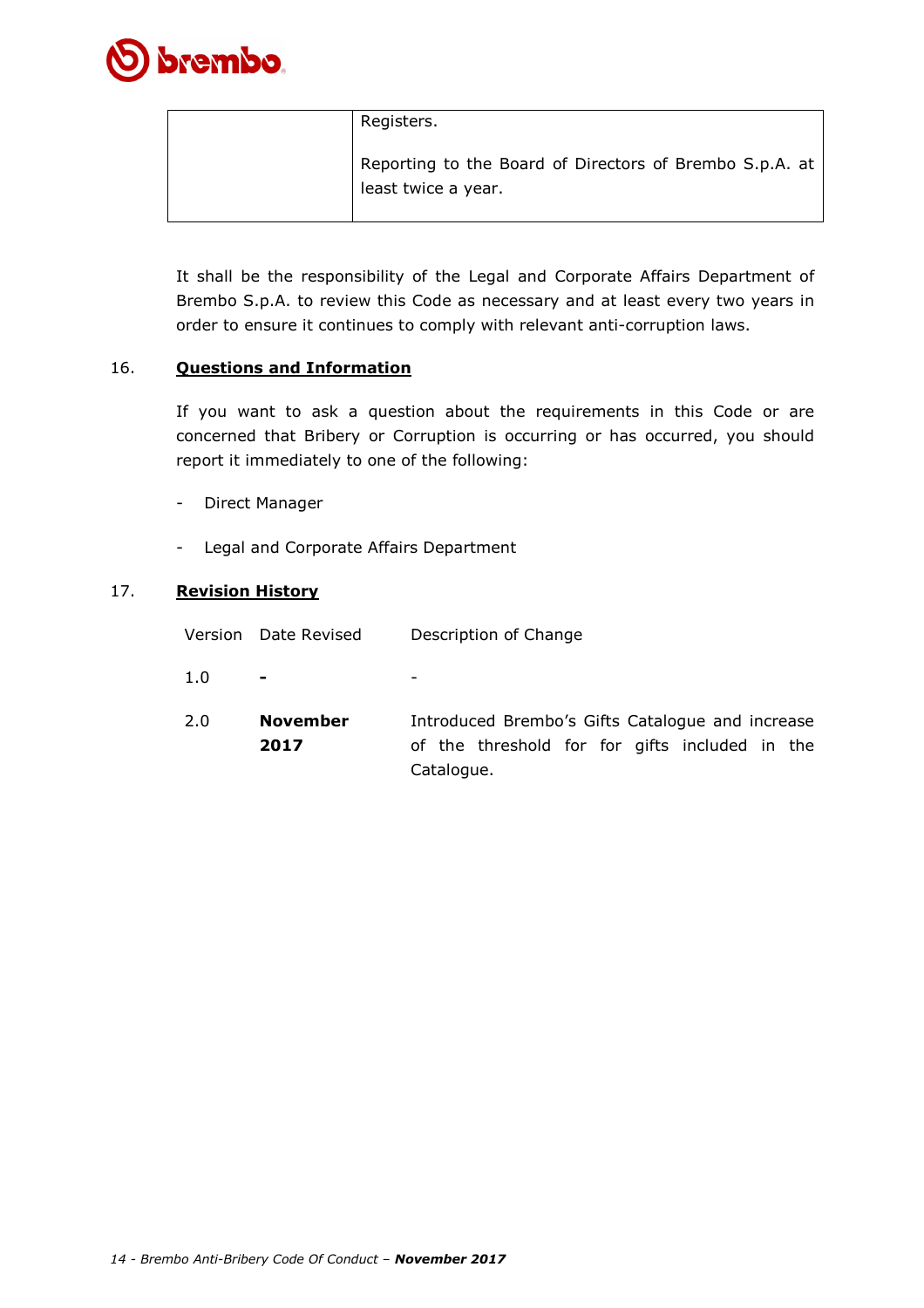

## **ANNEX 1**

#### **Gifts and Entertainment**

In principle, there is nothing wrong with genuine relationship building gifts or hospitality. Occasional, modest gifts and entertainment are a legitimate way to foster good business relationships between Brembo and third parties and are therefore allowed.

IМ

 $\mathsf{I}\mathcal{N}$ 

If you are offered entertainment or a gift which is of negligible value and which is in line with normal business practices it is fine to accept this.

K

IХ

 $|\mathbf{x}|$ 

K

It is prohibited to offer or receive gifts and entertainment that could influence, or be perceived to influence, business decision making including the outcome of transactions or negotiations relating to Brembo's business or to win or secure new business.

Do not offer or accept gifts or hospitality if you think they might impair objective judgement, improperly influence a decision or create a sense of obligation, or if there is a risk they could be misconstrued or misinterpreted by others, for example lavish gifts and entertainment.

You must not give or accept gifts or entertainment from or to a Third Party during a tender process or contract negotiations with that Third Party regardless of the value of the gift or entertainment.

You should consider "Is this excessive? Is it a gift – or a bribe? Is it hospitality – or persuasion? Am I trying to influence someone to do something improperly or am I being influenced?". If you are struggling to justify it, it is probably not okay.

*Gifts*



You are permitted to give or accept gifts of negligible value that is, gifts worth under €50 or equivalent amount in local currency if it is customary to give or receive such a gift in the ordinary course of business.



Examples of acceptable gifts might be a ball point pen, calendar or diary.

You may accept other gifts if they are received on behalf of Brembo, where they exceed the value of  $\epsilon$ 50 or its equivalent in local currency and you have the prior written approval of your Direct Manager and the gift is then recorded in the relevant Gifts and Hospitality Register. At the discretion of a manager, these gifts may be disposed of, distributed or donated to charity.



You are permitted to give as gift Brembo "50 years book", included in Brembo Catalogue, whose price value is equal to  $\epsilon$  89: this because it is a Brembo branded gift included in the official Gadget Catalogue, for which the threshold is  $€$  100 (face value taxes included) without the need of a prior written consent.



A good test to apply to giving or receiving gifts is: would you be comfortable telling your line manager about the gift?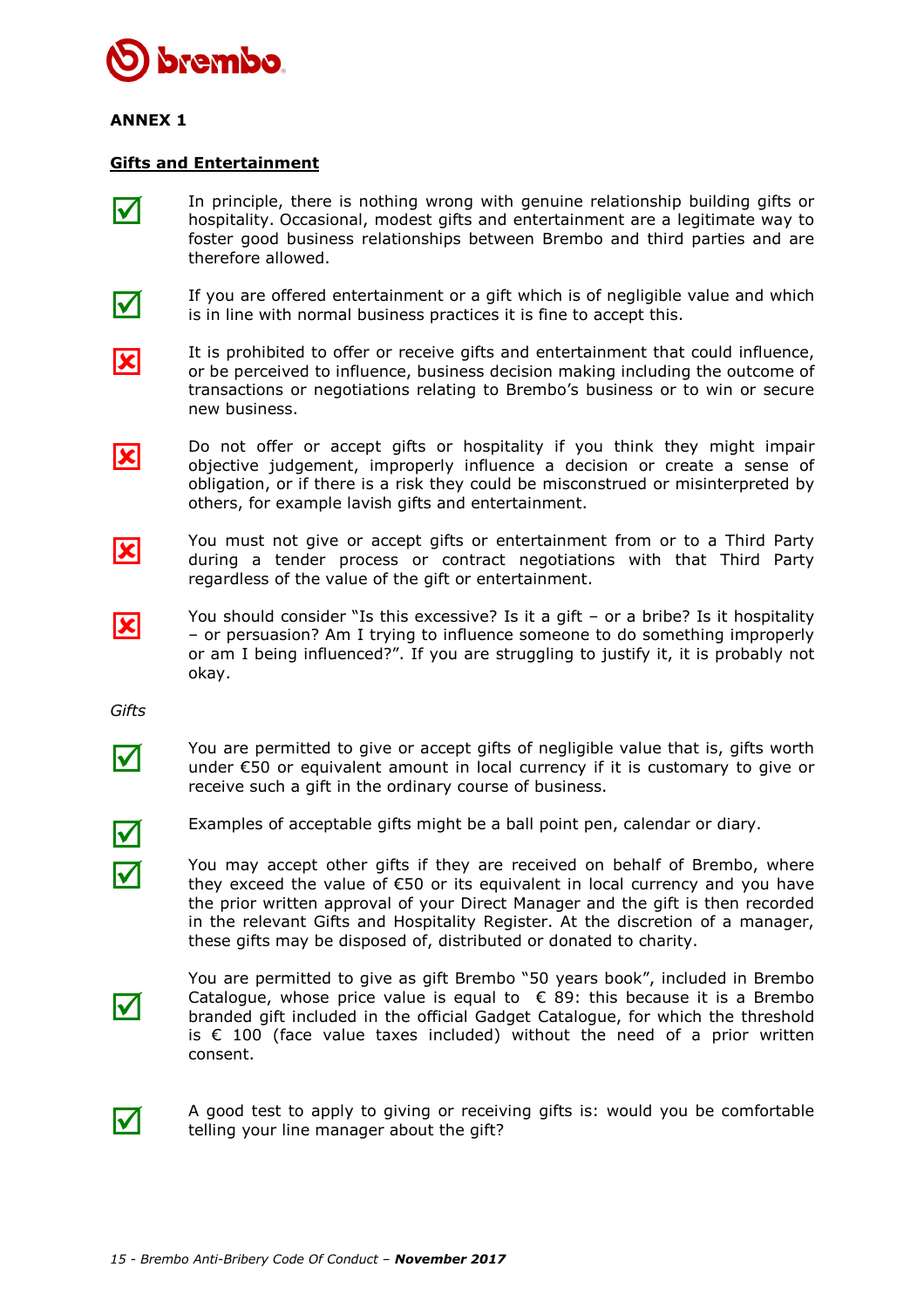# **brembo**

lх

|X|

lx

lxl

IХ

IХ

 $\blacktriangledown$ 

 $\blacktriangledown$ 

I√

You may not give gifts that have more than a negligible value, unless you have prior written approval from your Direct Manager.

- K Examples of gifts that must not be accepted without such approval are a lavish hamper, case of champagne, tablet computer or anything delivered to your home address.
	- You may not attempt to split a gift in order to reduce its face value (e.g. a case of wine) in order to bring it within this exception.
		- You must not repeatedly give or accept gifts to or from the same Third Party.
		- You may never give or accept a gift of cash, regardless of the value. High value cash equivalents such as gift vouchers or travel vouchers must not be offered or accepted.
	- Holidays will always be considered to have more than a negligible value and must not be offered or accepted.
		- Gifts offered to your relatives or friends by a Third Party must always be refused, regardless of their value.
- $\vert\mathbf{x}\vert$ You should never offer a gift to the friends or relatives of any Third Party during the course of your employment or carrying out your duties for Brembo. Such gifts can obviously be perceived as an inducement to win or secure new business.

## *Entertainment*

- You are permitted to give or accept corporate hospitality if it has a face value (including taxes) of not more than €75 or equivalent amount in local currency per person and it is customary to give or receive such hospitality in the ordinary course of business.
- Examples of acceptable hospitality and entertainment might be dining out or tickets to a sporting event, theatre or music concert where the host is present.
- A good test to apply to corporate hospitality is: is it reasonable, proportionate, not lavish and would Brembo be willing to reciprocate?
- **V** You must take special care where there are substantial offers of social functions, travel or accommodation such as tickets to overseas sporting events and entertainment.
- I√ You may give or accept entertainment that exceeds the value of  $E$ 75 per person or its equivalent in local currency if it is in Brembo's interests to do so, you have obtained the prior written approval of your Direct Manager and the entertainment is then recorded in the relevant Gifts and Hospitality Register.
- lxl You may not offer entertainment or hospitality that fall outside of the "reasonable and appropriate" category unless you have prior written approval from your Direct Manager.
- $\overline{\mathbf{x}}$

You must not repeatedly give or accept meals, tickets, invitations to sporting, cultural or social events to or from the same Third Party.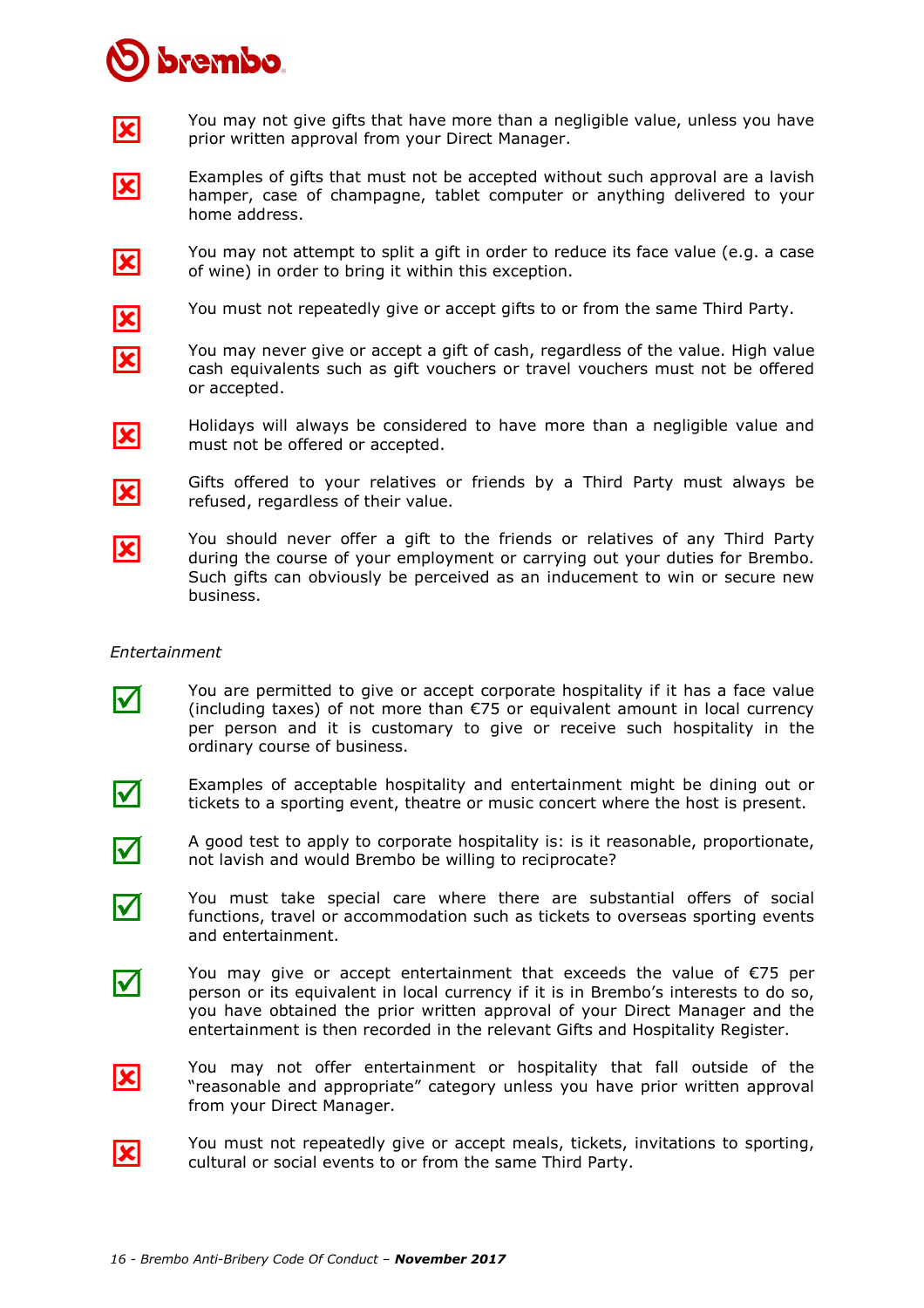



⊠

You must not accept tickets to sporting or cultural events where the host is not present.

- If you are offered entertainment or hospitality that falls outside these guidelines you must, politely but firmly refuse it. If you consider that the refusal of the entertainment or hospitality would cause offence you must obtain prior written approval from your Direct Manager.
- IХ

Hospitality or entertainment offered to relatives or friends by a Third Party must always be refused, regardless of their value.

IХ You should never offer hospitality to the friends or relatives of any Third Party during the course of your employment or carrying out your duties for Brembo. Such hospitality can obviously be perceived as an inducement to win or secure new business.

#### **Government Officials**

K

You must never provide business gifts, hospitality and business entertainment to a Government Official regardless of value

- IХ You must never make facilitation or grease payment (a payment to a Government Official to speed up a routine government action such as processing government paperwork such as a visa).
- lxl

K

You must not pay for expenses including business related travel for a Government Official

Political donations must not be made on behalf of Brembo for the benefit of any government official. Donations must not be made to improperly influence the recipient or in exchange for any business advantage and must follow the principles at paragraph 8 of this Code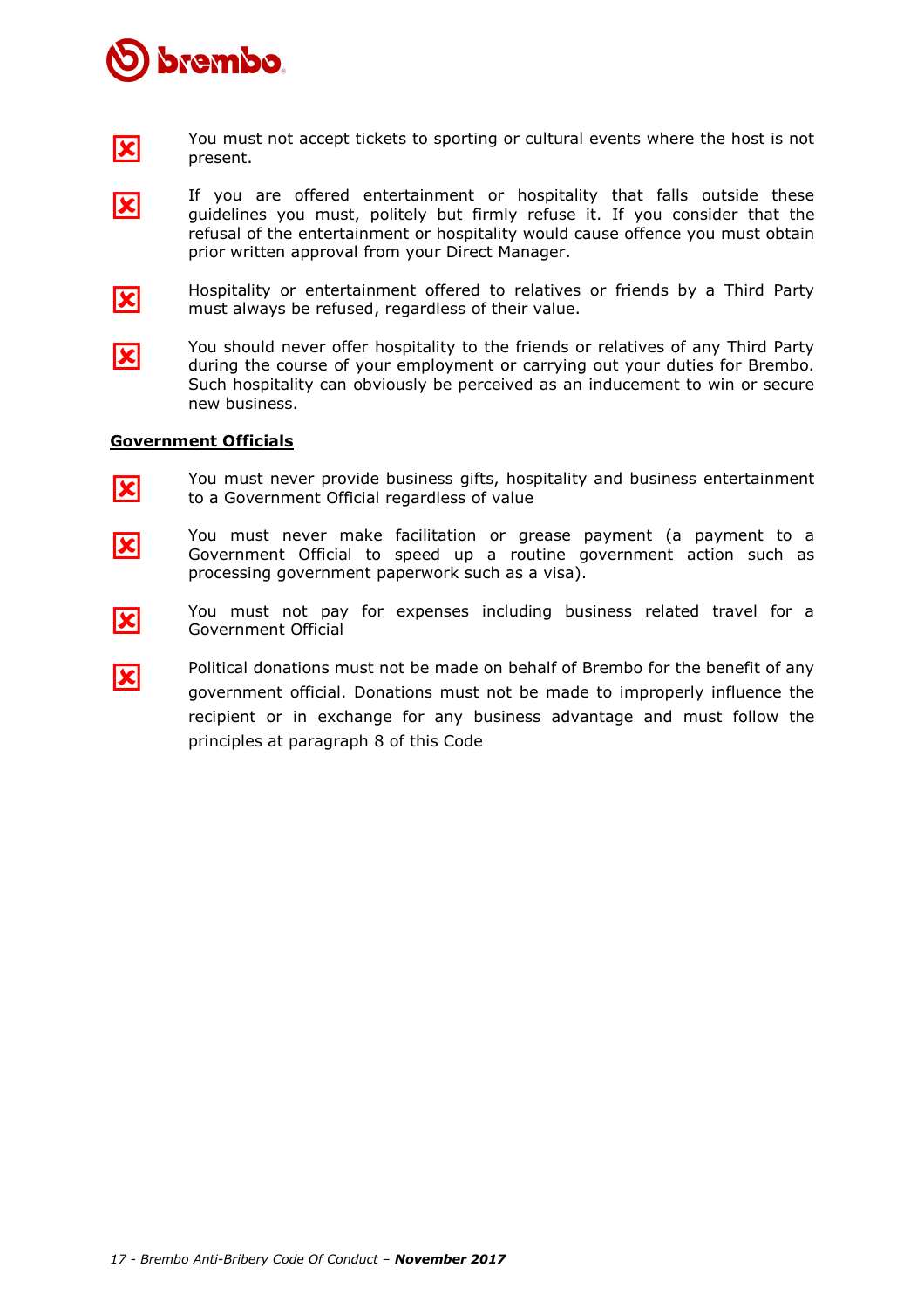

## **ANNEX 2**

### **BREMBO**

## **GIFTS AND HOSPITALITY DISPENSED FORM**

| Name of Employee<br>(Donor)                                                                         |   |
|-----------------------------------------------------------------------------------------------------|---|
| Title & Department                                                                                  |   |
| Name of Receiver &<br>Name of Organisation                                                          |   |
| Position of Receiver                                                                                |   |
| Existing or New Business<br>Partner                                                                 |   |
| Number of times Gift or<br>Hospitality dispensed to<br>this Business Partner<br>over past 12 months |   |
| Government Official<br>(yes/no)                                                                     |   |
| Description of Gift and/or<br>Hospitality dispensed                                                 |   |
| Date Gift and/or<br>Hospitality dispensed                                                           |   |
| Value of Gift and/or<br>Hospitality dispensed                                                       | £ |
| Reason for Gift and/or<br>Hospitality being<br>dispensed                                            |   |
| Evidence of value of Gift<br>and/or Hospitality<br>attached (yes/no)                                |   |
| If entertainment, will<br>donor be present at<br>entertainment?                                     |   |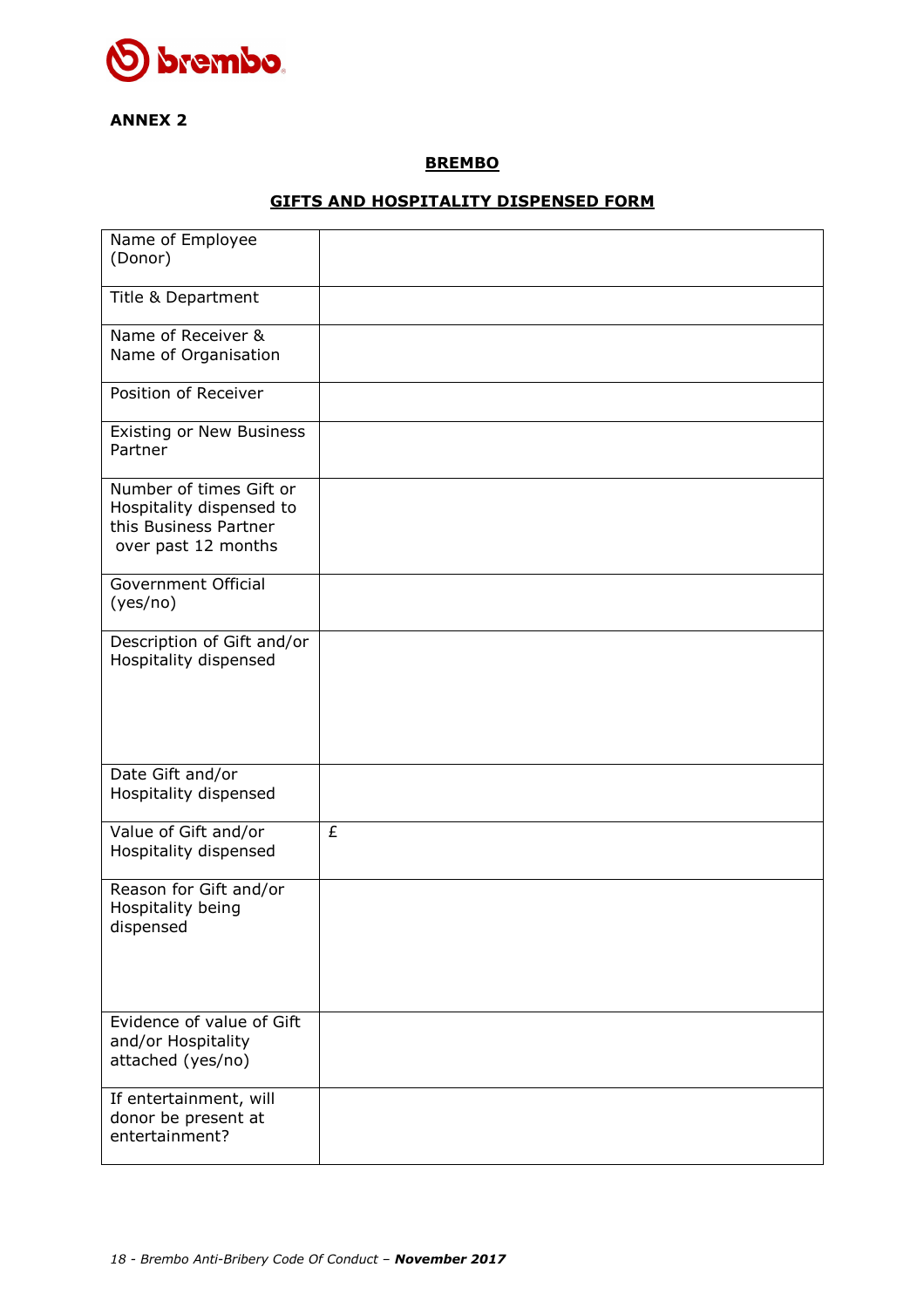

| Signed |  |
|--------|--|
| Date   |  |

## **For Official Use only**

| Authorised by |  |
|---------------|--|
| Signed        |  |
| Date          |  |

| Rejected by |  |
|-------------|--|
| Signed      |  |
| Date        |  |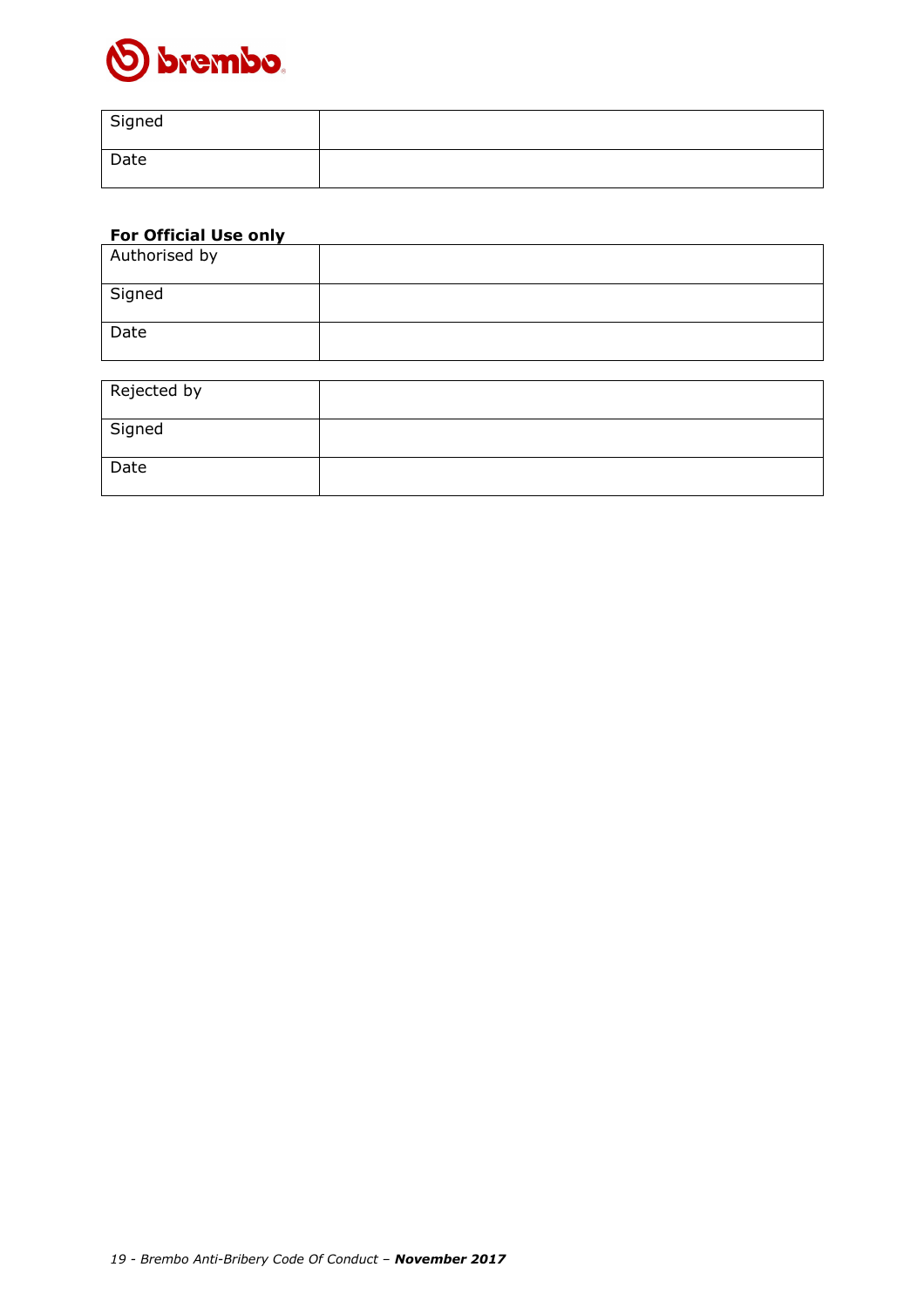

## **ANNEX 3**

### **BREMBO**

## **GIFTS AND HOSPITALITY RECEIVED FORM**

| Name of Employee                                                                                     |   |
|------------------------------------------------------------------------------------------------------|---|
| (Receiver)                                                                                           |   |
| Title & Department                                                                                   |   |
| Name of Donor & Name<br>of Organisation                                                              |   |
| Position of Donor                                                                                    |   |
| Existing or New Business<br>Partner                                                                  |   |
| Number of times Gift or<br>Hospitality received from<br>this Business Partner<br>over past 12 months |   |
| Government Official<br>(yes/no)                                                                      |   |
| Description of Gift and/or<br>Hospitality received                                                   |   |
|                                                                                                      |   |
| Date Gift and/or<br>Hospitality received                                                             |   |
| Value of Gift and/or<br>Hospitality received                                                         | £ |
| Reason for Gift and/or<br>Hospitality being<br>received                                              |   |
| Evidence of value of Gift                                                                            |   |
| and/or Hospitality<br>attached (yes/no)                                                              |   |
| If entertainment, will<br>donor be present at<br>entertainment?                                      |   |